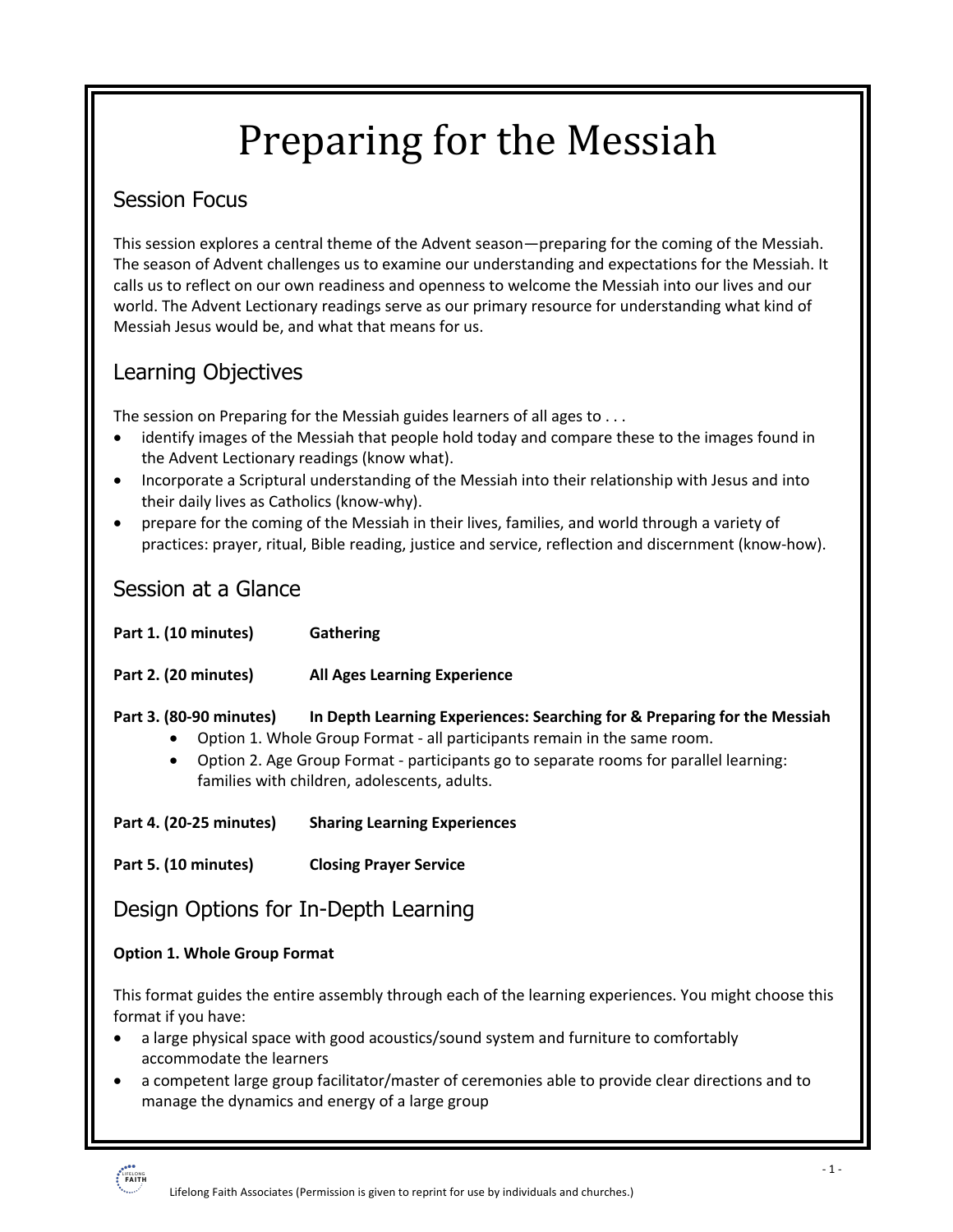- a group of leaders who feel comfortable moving through the assembly offering assistance, or a large enough team of table leaders to have one leader work with each table group
- a learning topic that lends itself to everyone learning the same thing as the same time, but in different ways, in the same space

#### **Facilitation Tips for this Format:**

Guide small groups through each of the activities at the same time.

- Organize people into table groups based on age groupings: families with children (grades 1-5), middle school adolescents, high school adolescents, young adults, and adults.
- The lead facilitator guides the entire group through each of the learning experiences. All presentations and activity instructions are given to the whole group.
- The age-appropriate learning activities within each learning experience are conducted in table groups.
- Where needed, small group leaders facilitate the work of the table groups.

#### **Option 2. Age Group Format**

This format provides for three separate parallel learning programs. Though age groups are separated, each one is focusing on the same topic. You might choose this format if you have:

- an adequate number of meeting spaces for the various groups to gather
- an adequate number of competent facilitators to work with each group
- a topic that is best explored through age-specific learning

#### **Facilitation Tips for This Format**

- Organize participants into three or more parallel learning groups: families with children (grades 1-5), adolescents (grades 6-12), and adults.
- If there are a large number of adolescents, divide them into two groups: middle school and high school.

Organize separate groups for young adults, adults, and older adults. Or you can give the adults their own choice for forming small groups.

- Direct the adolescents and adults into small groups. Give them all the handouts and learning materials needed for the learning experiences
- Guide the families with children into table groups of two or more families. Give each table all the handouts and learning materials necessary for the learning experiences.
- A facilitator must guide all the of the families through each learning experience, while small group leaders move from table to table assisting.

### Materials Needed

**Gathering** 

- Name tags
	- Community building activities
	- Opening Prayer Service
	- Bible

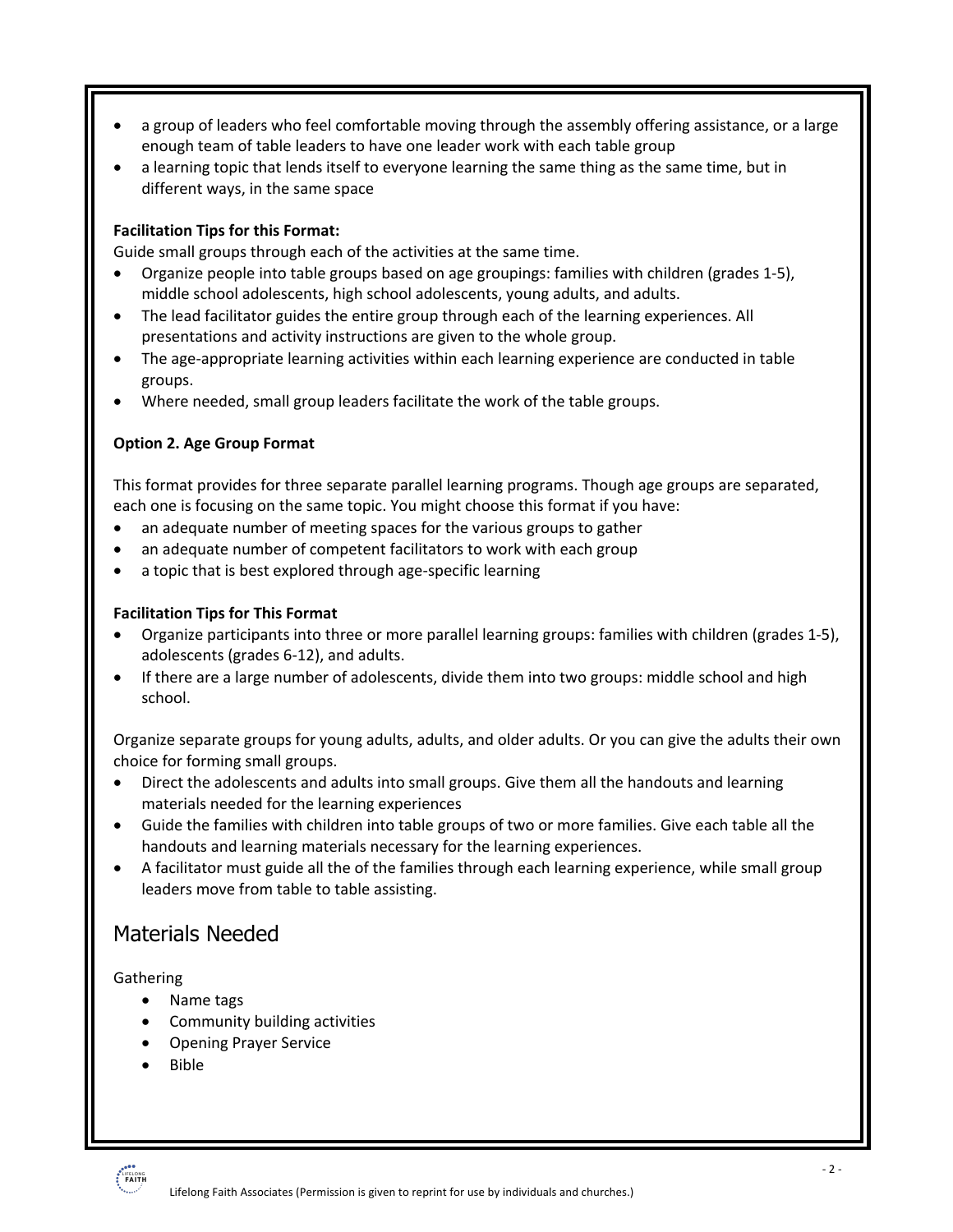All Ages Opening Learning Experience

- Handout #1
- Pens or pencils
- Newsprint and marker or PowerPoint

In-Depth Learning Experience

- Handouts
- Current events magazines with pictures and current newspapers for the family activity Consider asking families to bring a selection of current magazines to the session
- Supplies for table group activities: newsprint or poster board, 11x17 paper, 8.5x11 paper, boxes of (washable) markers, boxes of crayons, pens and pencils, large file cards, glue or tape, masking tape, scissors, magazines
- Equipment for visual presentation: multimedia projector and screen
- Bible

Sharing Learning Reflections

• Handout

Closing

- Closing Prayer Service
- Bible

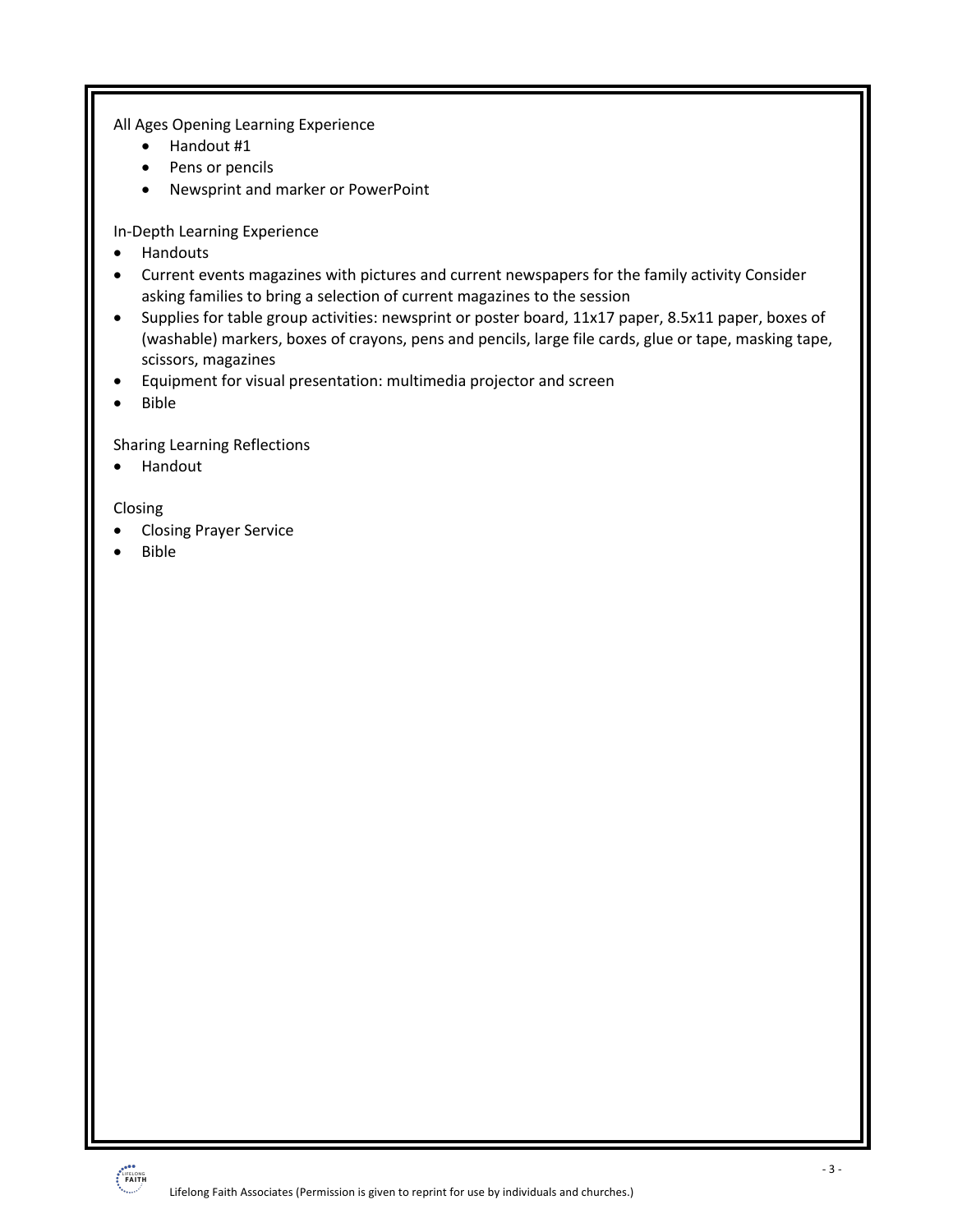# Session Plan

# Part 1. Gathering (10 minutes)

#### **Preparation**

Prepare a newsprint sheet or handout that lists the order of the activities or create a PowerPoint presentation that guides people through the session.

#### **Registration and Hospitality**

- Welcome people and ask them to sign in for the program.
- Provide name tags or invite people to make their own.
- Distribute the handouts participants will need for the session. You can also distribute handouts for the In-Depth Learning program at the beginning of the activity.
- Invite people to share a meal; depending on time of day, the program may end with a meal instead.

Welcome the participants to the program and introduce the theme of the session, using the words below or your own words.

This session immerses us in the Advent season and prepares us for the coming of the Messiah this Christmas. The season of Advent challenges us to examine our understanding and expectations for the Messiah. It calls us to reflect on our own readiness and openness to welcome the Messiah into our lives and our world. The Advent Lectionary readings serve as our primary resource for understanding what kind of Messiah Jesus would be and what that means for us.

In this program we are going to identify the images of the Messiah that we hold today. We are going to study the Advent Lectionary readings to discover what they tell us about Jesus as the Messiah. We are going to explore a variety of practical ways to prepare for the coming of the Messiah through prayer, ritual, Bible reading, service, and reflection and discernment. Through our session and the season of Advent we hope to grow in our relationship with Jesus Christ and recognize his importance in our daily lives as Catholics.

Present an overview and the schedule of the program.

# 1. Group Formation

Organize people into intergenerational small groups of approximately eight people for the All Ages Learning Experience. Ask all members of the same family to sit together in these intergenerational groups. Each group should have as many of the following categories as possible: family (parents, children, teens), young adults, adults without children, and older adults. If members of the same family are intergenerational—children, teens, parents, and grandparents—keep them together in one group.

For the In Depth Learning Experience (Part 3), organize the participants into three types of table groups: family clusters of two or more families, groups of adolescents, and groups of adults.

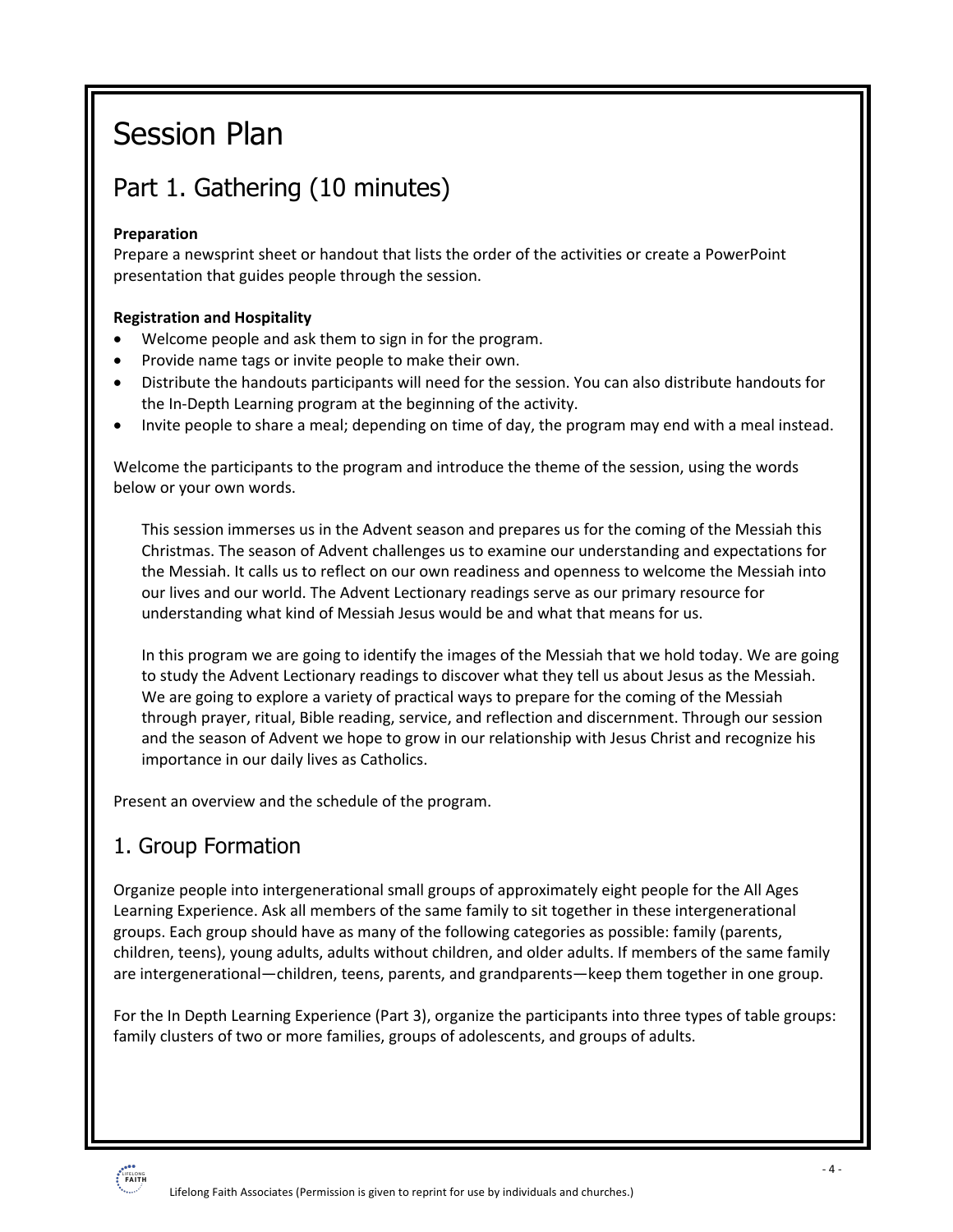# 2. Opening Prayer Service

#### **Preparation**

Set up a prayer table with symbols of the Advent season: an Advent Wreath, liturgical colors for the Advent season, candles, Lectionary, etc. Consider displaying icons, paintings, and statues that present different images of Jesus.

#### **Gather**

God of hope and promise, as we enter this Advent season we ask that your calming presence be with us. Slow us down, Lord. Too often we do not have time to prepare for the Messiah's coming. We get caught up in the busyness of the season and forget to focus on Jesus' coming into our lives, our families, and our world. Help us to find quiet moments during Advent to reflect on this season of preparation and waiting. May your presence, O God, be felt in all of our preparations and planning. Help us to find ways to grow closer to Jesus, our Messiah, during this Advent season. We ask this in the name of the One for whom we wait. Amen.

#### Lis**t**en

Luke 3:3-6, 15-16

#### **Respond**

Leader:

Isaiah prophesies, "They will beat their swords into ploughshares." Christ is coming!

All:

We await the coming of the Messiah who brings peace.

Leader:

Isaiah prophesies, "The people who walked in darkness have seen a great light." Christ is coming!

All:

We await the coming of the Messiah who brings light to those in darkness.

Leader

Isaiah prophesies, "The blind shall see, the deaf hear, the lame work, the mute speak, and the poor lifted up." Christi is coming!

All:

We await the coming of the Messiah who brings justice and healing.

#### Leader:

Isaiah prophesies, "A Messiah will arise from the descendants of David." Christ is coming!

All:

We await the coming of the Messiah who brings justice and integrity. Christ is coming! Christ is coming! Rejoice, rejoice!

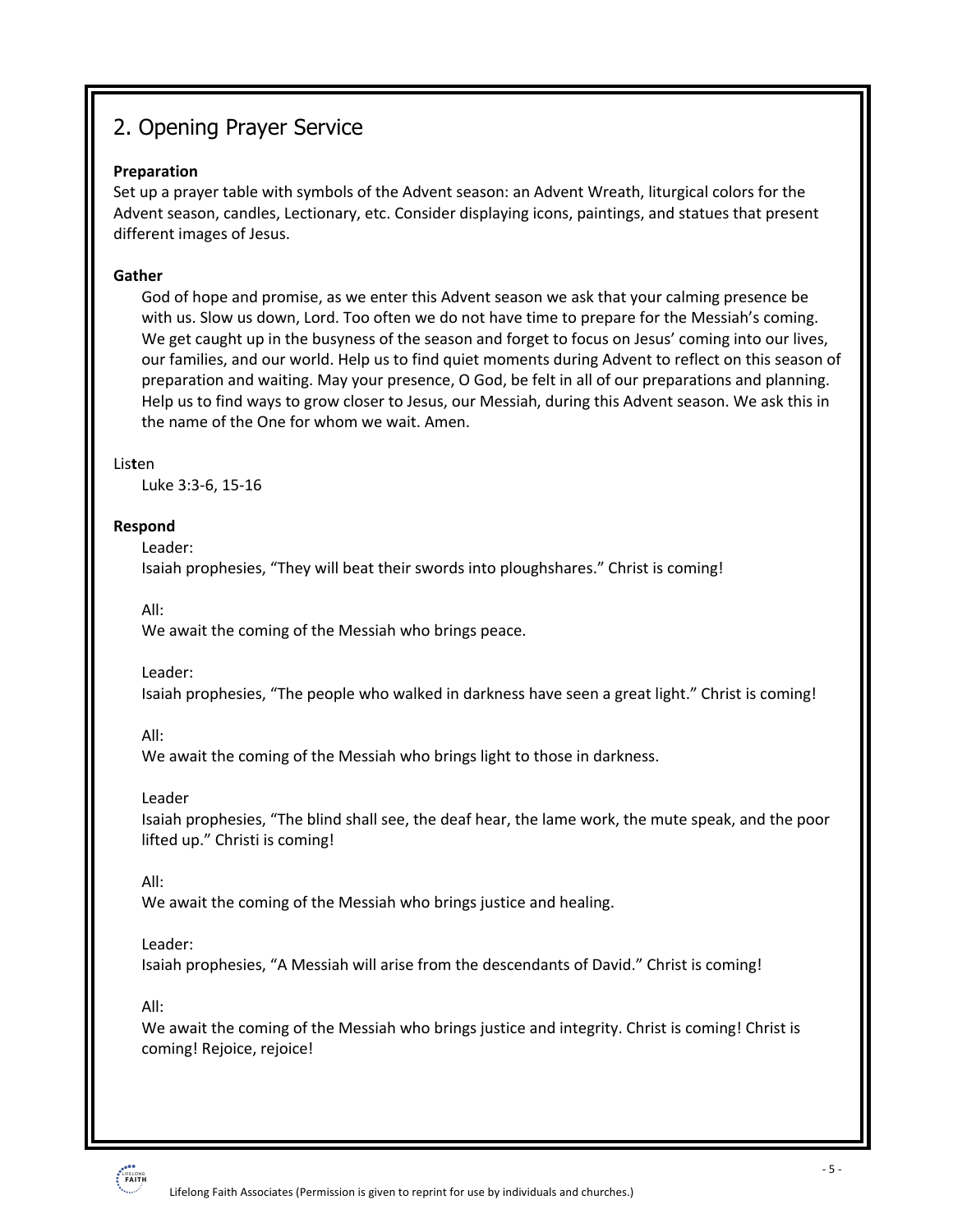**Go Forth**

Wake up, people of God! The Messiah is coming to dwell among us.

Prepare for the unexpected to break into our lives; be alert to the signs of the coming of God.

Look for the Light that was with God in the beginning. Prepare a dwelling place for the Lord in your homes.

Wake up, people of God! Look for the Messiah! Listen attentively for the coming of the Word made flesh.

Rejoice, the Messiah is coming to bring us peace and hope. Amen.

# Part 2. All Ages Learning Experience: How Do We Prepare? (20 minutes)

#### **Materials Needed**

- Handout #1
- Pens or pencils
- Newsprint and markers or PowerPoint

Introduce the activity, using the words below or your own words. Note the reflection question below "Our Unexpected Preparations." This question goes to the heart of what Advent is about. Draw the group's attention to this key idea for understanding Advent preparation for the Messiah.

Every day people spend time preparing for simple things such as school, work, or going to bed. We prepare for everyday events such as mealtimes and homework.

Throughout the year we also prepare for events. These are the special occasions such as birthdays and anniversaries, community celebrations, and holidays like Thanksgiving and Christmas. We might prepare the garden for planting in the spring or we get ready for a summer vacation. People also find themselves preparing for the unexpected events in life, such as the death of a loved one, or rites of passage such as graduations, leaving home for the first time, and going away to college.

We know that Jesus may return at any time for the "second coming." Yet in another sense, he returns to us regularly in surprising ways. But we won't be ready for him or see him unless we prepare for these unexpected returns.

Our opening activity focuses on our experiences of *preparing*. In intergenerational groups you will share stories about the numerous things you prepare for as individuals and as families and how you go about preparing for these things.

Using the questions on Handout #1: How Do You Prepare, guide the participants in reflecting on the questions, as individuals for single people, and as families for family units, and then sharing their responses with their small group.

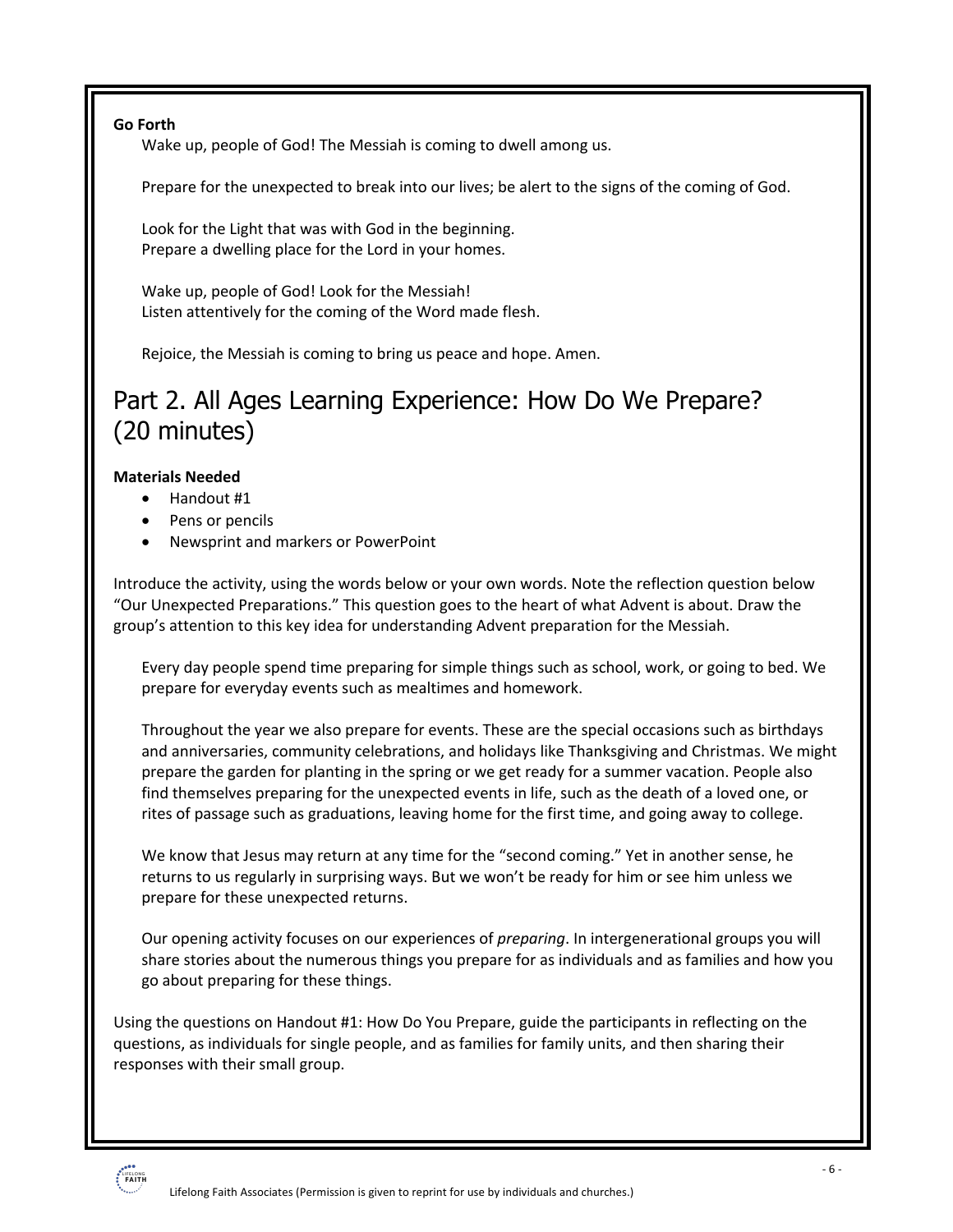Give families and individuals several minutes to complete the handout and then ask them to share examples from each of the five questions. This is a storytelling experience, so each person or family unit should have time to share their experiences. The group should not discuss individual responses until everyone in the group has had a chance to share.

#### **Reflection Questions**

#### **Our Daily Preparations**

What are the things that you prepare for every day (e.g., work or school, meals, transportation, homework, meetings, sports, activities, social engagements)?

#### **Our Occasional Preparation**

What are the things that you prepare for occasionally (e.g., birthdays, anniversaries, holidays, special projects at home or school or work, going on vacation)?

#### **Our Unexpected Preparations**

What are the things that you have had to prepare for that were unexpected (e.g., the sickness or death of a loved one, a visit of a friend or relative)?

#### **How We Typically Prepare**

What is typical about the ways that you prepare for things? (For example, do you get ready far in advance or do you wait until the last minute? Are you very organized with lists and outlines or are you more spontaneous? Does everything have to be just right or do you "cut corners?")

#### **How We Can Prepare Well**

What does it take to prepare well for something? (For example, having a plan, knowing the priorities of what we are preparing for, having the time to prepare well, choosing how to prepare in the best way, knowing the resources we will need and who we should involve are ways to prepare well.)

Conclude by asking the groups to summarize their thinking about what it takes to prepare well for something (last question). Invite the small groups to share several of their ideas with the large group. Identify common threads among the responses. Write the ideas on newsprint or on PowerPoint slides.

Introduce the In Depth Learning with the following:

As Advent begins, our readings from both the Old and New Testaments are about the expectation of a coming messiah. In the Old Testament, depending on whether we are celebrating Cycle A, B, or C of the Lectionary, we read passages from Isaiah, Jeremiah, Baruch, Zephaniah, or Micah, all prophets who spoke in the context of God's covenant relationship with God's people. In fact, the expectation of a messiah grew out of the people's understanding of their covenant relationship with God.

A covenant is an unbreakable, mutual agreement in which each partner binds him or herself in love and fidelity to the other.

We make a remarkable claim when we say we are in a relationship of covenant love with God. After all, God is the transcendent creator of the whole universe. How could we possibly think of God as entering into a relationship of mutual love and fidelity with us, a relationship in which partners are

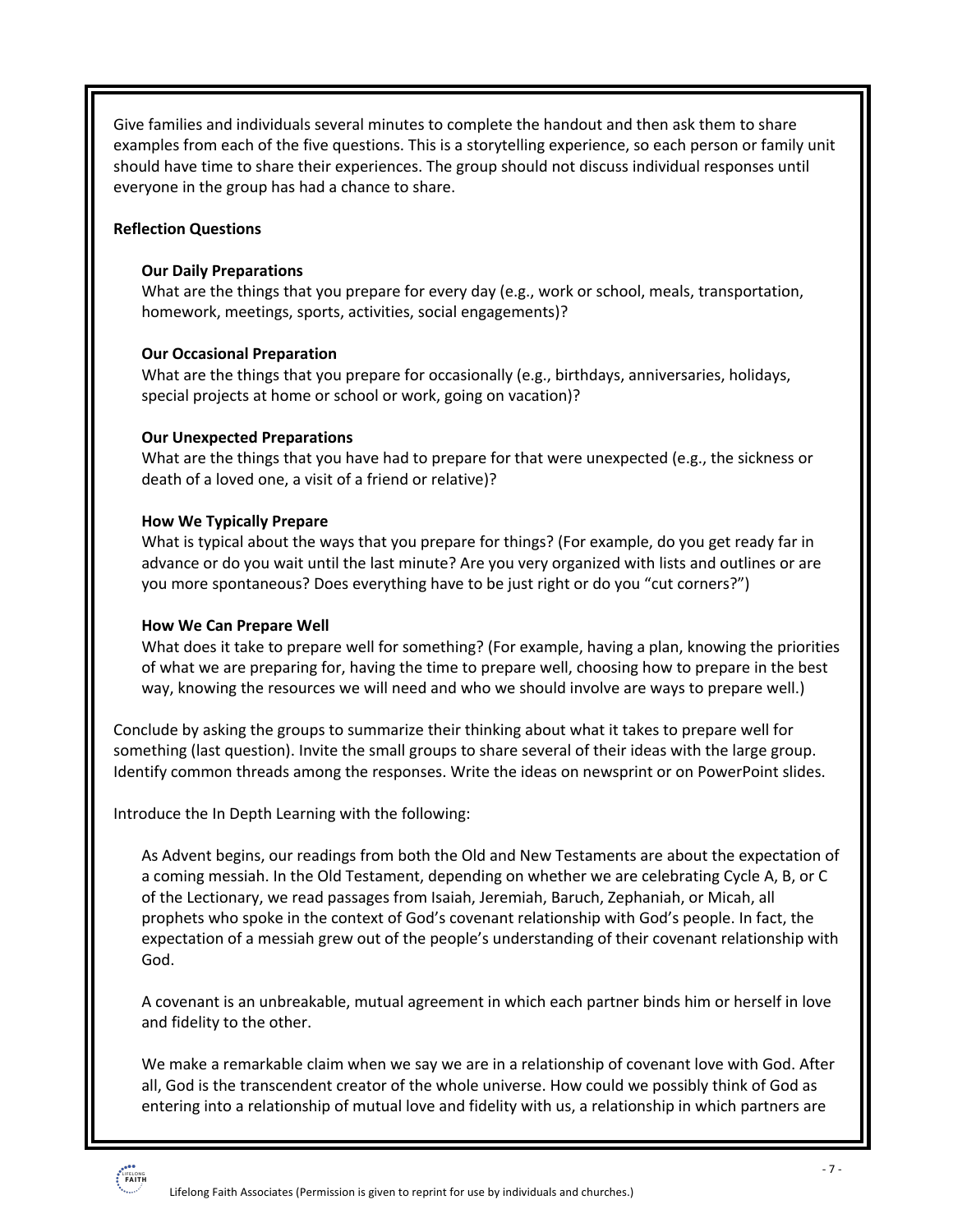each bound by certain obligations? Nevertheless, that is our belief, and has been our belief for four thousand years, since the call of Abraham around 1850 B.C.

One of the promises God made to Abraham and his descendants, which includes us, is that God will protect God's people. It is from this promise that the expectation of a messiah was born. The word *messiah*, like the word *Christ,* means *an anointed one*. In Old Testament times priests, kings, and prophets were all anointed. Whenever the people were suffering, whenever they were defeated by a political enemy, they expected God to send someone to save them.

Through the centuries this expectation was fulfilled time after time. When the Israelites were slaves in Egypt God sent Moses to save them. When they were threatened by the Philistines God sent David. When they were conquered by the Babylonians God sent Cyrus. When they were subject to Roman rule, during the time Jesus lived on earth, the people expected God to send someone to save them from the Romans.

During all of these times in their history the people waited for God's messiah, and their expectations were fulfilled. However, in Jesus their expectations were fulfilled beyond their wildest dreams.

In the first learning experience we are going to search for the Messiah in the Old Testament readings that we hear on the Sundays of Advent. Then we are going to turn our attention to the Gospel readings to discover what they tell us about Jesus, the Messiah. Our exploration will help us understand what kind of Messiah Jesus would be and what that means for us today.

# Part 3. In Depth Learning Experience (80-90 minutes)

# Families with Children Learning Experiences

### Family Learning Experience 1. Who Is the Messiah?

Participants will study the Advent Lectionary readings to discover what they tell us about Jesus as the Messiah. The Advent Lectionary readings will serve as the primary resource for understanding what kind of Messiah Jesus would be and what that means for us.

#### **Materials Needed**

- One packet of Scripture readings to each table group (Handout #5)
- Handouts #2 and #6
- File cards
- Newsprint and markers
- Magazines and newspapers
- Glue sticks, scissors
- 11x17 paper

#### **Preparation**

Collect a variety of current events magazines with pictures and current newspapers for the family activity. Consider asking families to bring a selection of current magazines to the session.

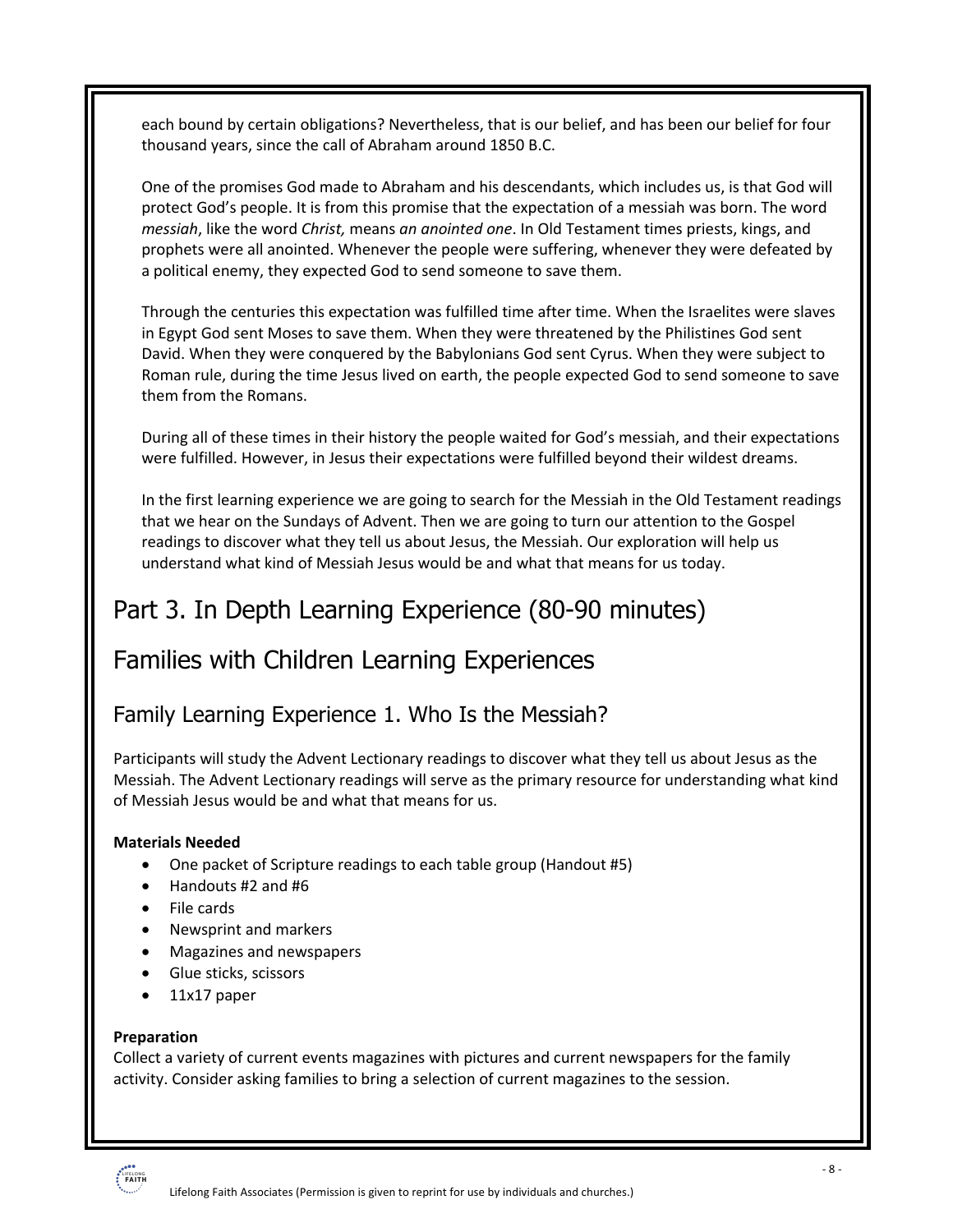#### **Activity 1. Exploring the Old Testament Readings**

Guide families through the following process:

- 1. Select three Scripture passages from the packet on the table.
- 2. Read each Scripture passage aloud and ask: "What kind of Messiah are we expecting in this Scripture passage?" Highlight key words on the Scripture passage.
- 3. When you have finished all three Scripture passages you should write on a file card your answers to the question, "What kind of Messiah are we expecting in these Scripture passages?" Answers should reflect what you learned from all three passages.
- 4. Share your reflections with the other families at your table.
- 5. Create a table report on newsprint that summarizes what kind of Messiah was expected in the Advent Old Testament readings. Label the newsprint, "The Messiah who was expected…"

#### **Activity 2. Exploring the Gospel Readings**

Guide families through the following process:

- 1. Read Matthew 4:23-25 and 11:2-11 on Handout #6, and ask "What is Jesus doing in these two Gospel passages?" Highlight key words in the Scripture passage.
- 2. Recall stories from the Gospels that illustrate when Jesus actually did these things. Think of stories that you hear at Sunday Mass or learned in educational programs that are examples of Jesus actually doing the things that are identified in the two Gospel passages above.
- 3. To help younger children recall stories from the Gospels, look at the pictures of Jesus' actions on the handout and have them tell a story of what they think Jesus is doing in the story.
- 4. Read the following Gospel stories on Handout #6 that illustrate Jesus in action. One parent should select a story to read to young children, while the other parent and/or the older children select their own stories to read. Be sure not to select the same story. Have each family member summarize the story he or she reads and then identify what Jesus is doing in the story.
	- The blind receive their sight; Matthew 9:27-31.
	- The lame walk: Mark 2:1-12.
	- The lepers are cleansed: Mark 1:40-45
	- The deaf hear: Mark 7:31-37.
	- The dead are raised: Mark 5:22-24, 35-43.
	- The poor have good news brought to them: Luke 6:17-26 .
- 5. Invite table groups to share the insights from the stories as a family. Give each family member time to share his or her summary and identify what Jesus is doing in the story. Then continue:

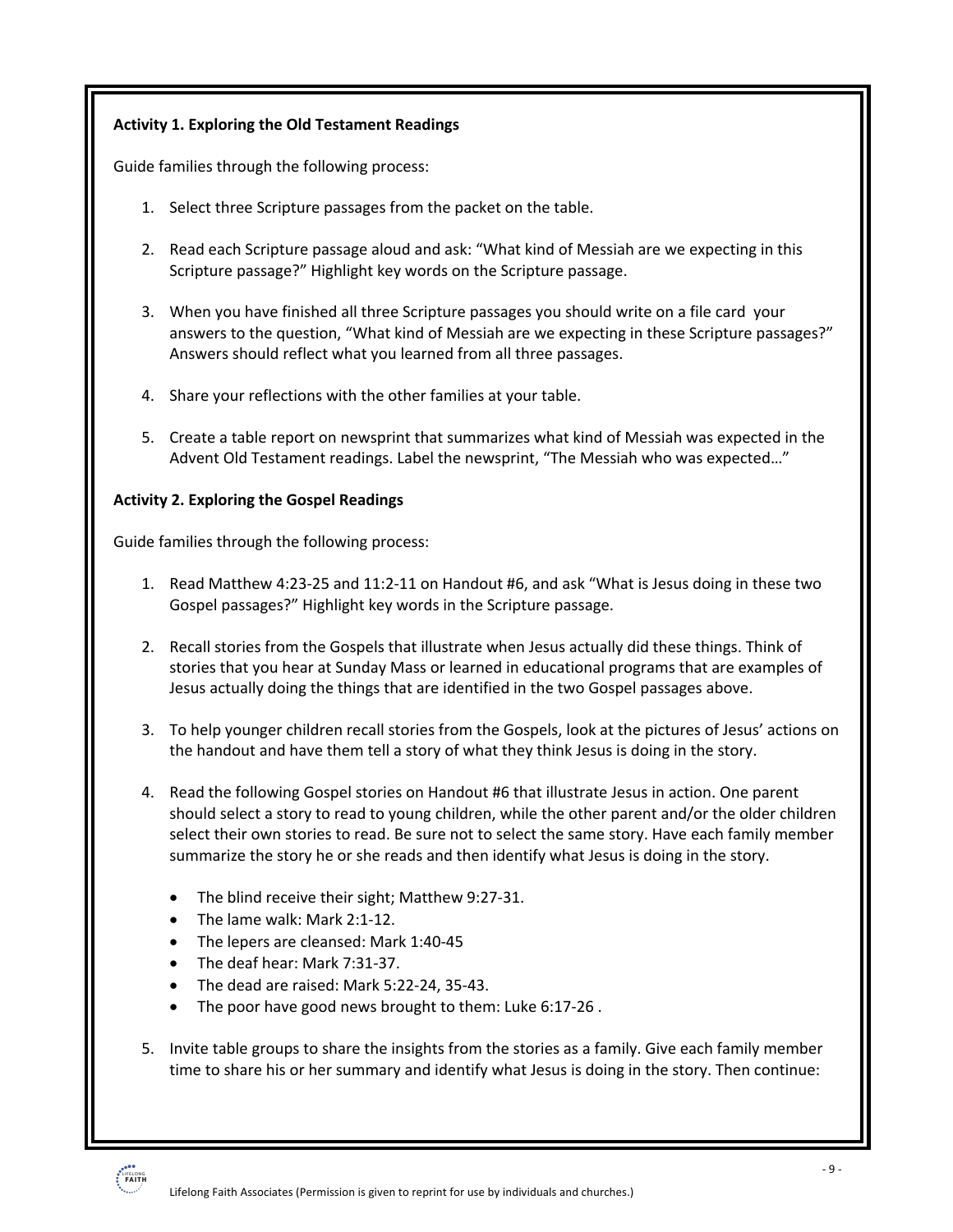Connect the Gospel stories you have read, as a family, to the Old Testament readings and the two Gospel stories from Matthew. How do Jesus' actions reflect the expectations of the Messiah from the Old Testament? Refer to your newsprint report from the first learning activity: "The Messiah who was expected . . ."

#### **Activity 3. Doing a Creative Activity**

Guide families through the following process:

1. Imagine that the messengers of John the Baptist came to your family today and asked you: "Is Jesus the Messiah or should we look elsewhere?" How would your family respond? What would Jesus be doing today as the Messiah—in our community, nation, and world. Your task is to take the work of the Messiah as you read about it in Matthew 4 and 11 and the other Gospel stories and illustrate it with examples from today.

Here are several ways that your family, either as individuals or as a total family effort, can create your response:

- Create a poster that illustrates the work of the Messiah with photos from magazines. Identify photos that portray situations or circumstances in which you think Jesus would be involved. Be sure to label each photo with an action from Matthew 4 or 11.
- Create artwork to illustrate the work of the Messiah today, such as a picture of Jesus visiting sick people or serving the poor at a soup kitchen. Artwork can take many forms, such as pictures of Jesus' actions today or symbols for Jesus' actions.
- Create a comic strip to illustrate the work of the Messiah today. Parents and children should work together to create a storyline, develop characters, draw characters, and write the text.
- Create a visual advertisement for Jesus' work today. You can use a variety of advertising methods, such as an ad in a magazine or newspaper, a poster advertisement, a billboard, a t-shirt, or other article of clothing.
- Re-write Matthew 11 for today's audience by using the same storyline and adding contemporary examples for each of Jesus' actions.
- 2. Share your creative project with the other families at the table.
- 3. Conclude the first learning experience with the following:

Jesus, when he came, was not at all what the people expected. Jesus was the Word made flesh who dwelt among us (see John 1:14). Jesus was a divine person. The people had expected an instrument of God's power, like Moses or David, but they had not expected God to take on human flesh and dwell among us. Even a God whose love is unshakable and who always forgives was not expected to become one of us.

The understanding that Jesus is a divine person is a post-resurrection understanding. During Jesus' life on earth his disciples realized that he was a great teacher and a great healer. They knew that God's power was in Jesus, but they did not realize until after the resurrection that Jesus is God incarnate.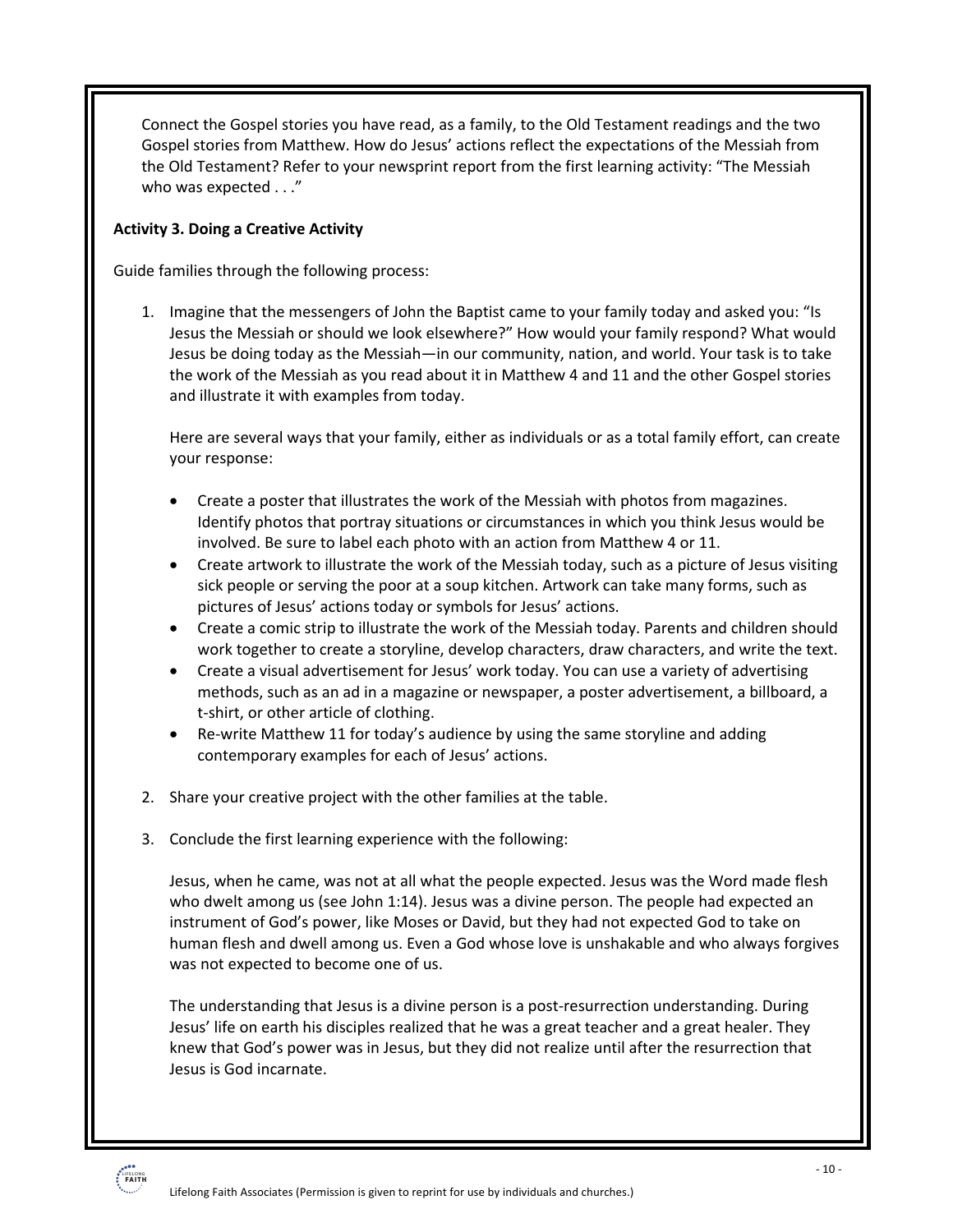True, Peter called Jesus "the Messiah" (Mark 8:30; Matthew 16:16; Luke 9:20), but a *Messiah* to Peter was a person who saved God's people from political enemies and gave them extended life on earth, not a person who redeemed God's people from sin and offered them eternal life.

Only after the resurrection, when Jesus appeared to the disciples, opened the Scriptures for them, and commissioned them to carry on Jesus' work of building up the kingdom of God, were the disciples able to proclaim what we also proclaim about Jesus: Jesus is our Lord and our God (see John 20:28). In Jesus the people's hopes for a messiah, hopes born in covenant love, were fulfilled beyond anything that anyone could imagine. God took on human flesh and dwelt among us in order to reveal the unimaginable depth of God's love for each one of us.

# Family Learning Experience 2. Preparing for the Coming of the Messiah

#### **Materials Needed**

- Paper and pens or pencils
- Handouts #8 and #9
- Materials for creating the Advent chains (found on Handout #8)

Participants will create ways to prepare for the Messiah's coming in their lives, their families, and the world.

Organize all of the participants into the intergenerational groups that were used in the All Ages Learning Experience.

Use the following information to introduce the learning activity. Make your presentation appropriate to the ages of the participants.

We are busy "preparing" all the time—preparing for the ordinary and more complex events of life daily and throughout the year. The season of Advent focuses our attention on preparation for the Lord's coming. During Advent we especially prepare ourselves, our hearts, and our home for the coming of Jesus in the celebration of Christmas.

Jesus may return at any time for the "second coming." Yet in another sense, he returns to us regularly in surprising ways. But we won't be ready for him or see him unless we prepare for those unexpected returns. What steps can we take, as individuals and families, to prepare for the Lord's coming not only during Advent, but every day of the year in our lives and homes? How can we be prepared to see the Lord in the faces and events of our family and daily life? How are we making our home ready for him, always and every day, not only during Advent?

Ask the groups to consider their readiness for Advent by inviting people to reflect on the following questions, individually or as a family, and then share their responses in the group.

- How do you as an individual or family currently prepare during Advent for the coming of Jesus into our lives and world at Christmas?
- How could you better prepare for Jesus' coming—in your own life, in your family, in the community?

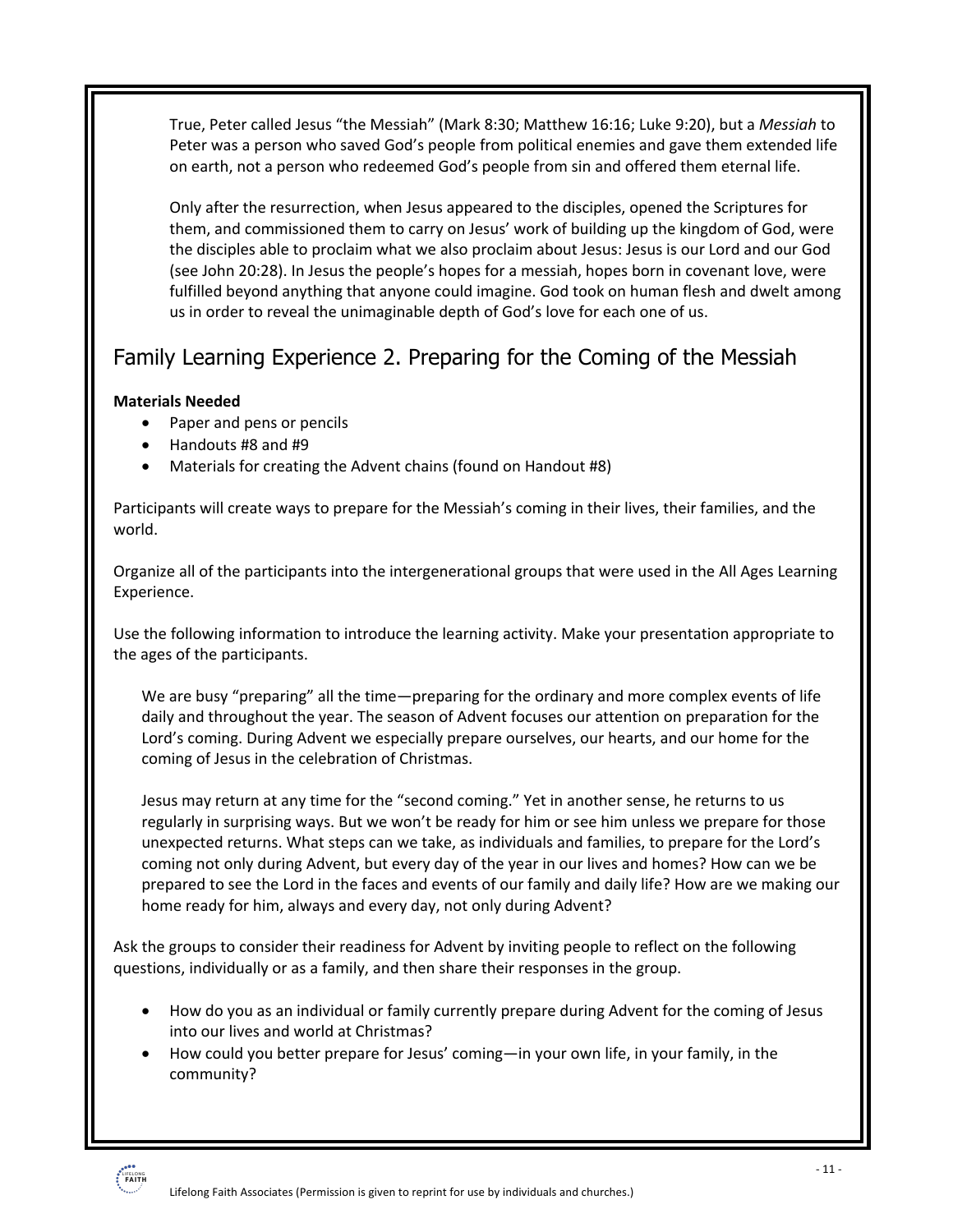Direct each group to discuss the following questions, and then ask them to develop ideas for preparing for the Messiah during the Advent season.

- Based on what you have learned about the Messiah in this session, how can you welcome this Messiah into your lives, homes, and world this year?
- What can you begin doing to make sure you prepare well for Jesus' coming at Christmas?

Have each group generate specific ideas for preparing for the Messiah's coming. Ask them to write the ideas on paper so they don't forget. For example:

- Pray together with the Advent Wreath every evening at mealtime.
- Simplify our gift-giving and give gifts of time and self to each other.
- Prioritize the things involved in our Christmas preparation so that we have time to spend together.
- Make the manger scene a focal symbol in our home this year.
- Create an Advent sharing chain and an Advent prayer chain.
- Find ways to serve those in need.

Invite participants to review Handout #8, which provides the instructions for the Advent Calendar or Advent Chain. They are to identify practical ways to do something every day to get ready for Jesus. Everyone will create an Advent Calendar or Advent Chain. (Customize the handout to include only those options for creating the calendar that you can do.)

Guide the entire group through the process of creating the calendar or chain.

Families with children or teenagers should try to create one calendar for the entire family. Or they may choose to have older children and teenagers create their own calendar or chain, while parents work with young children.

Then invite them to share a link or two from their chain with another person or family.

After completing the activity, note that Handout #9 is theirs to take home to select additional Advent Activities. Among the ideas listed are:

- making Christmas ornaments
- writing prayers for each week of the Advent season
- designing Advent placemats
- creating a door decoration to remind us that we are welcoming the Messiah into our homes

(When doing this in Whole Group Format, If the families with children group finish their work before the other groups, give them Handout #10: Advent Word Scramble to complete.)

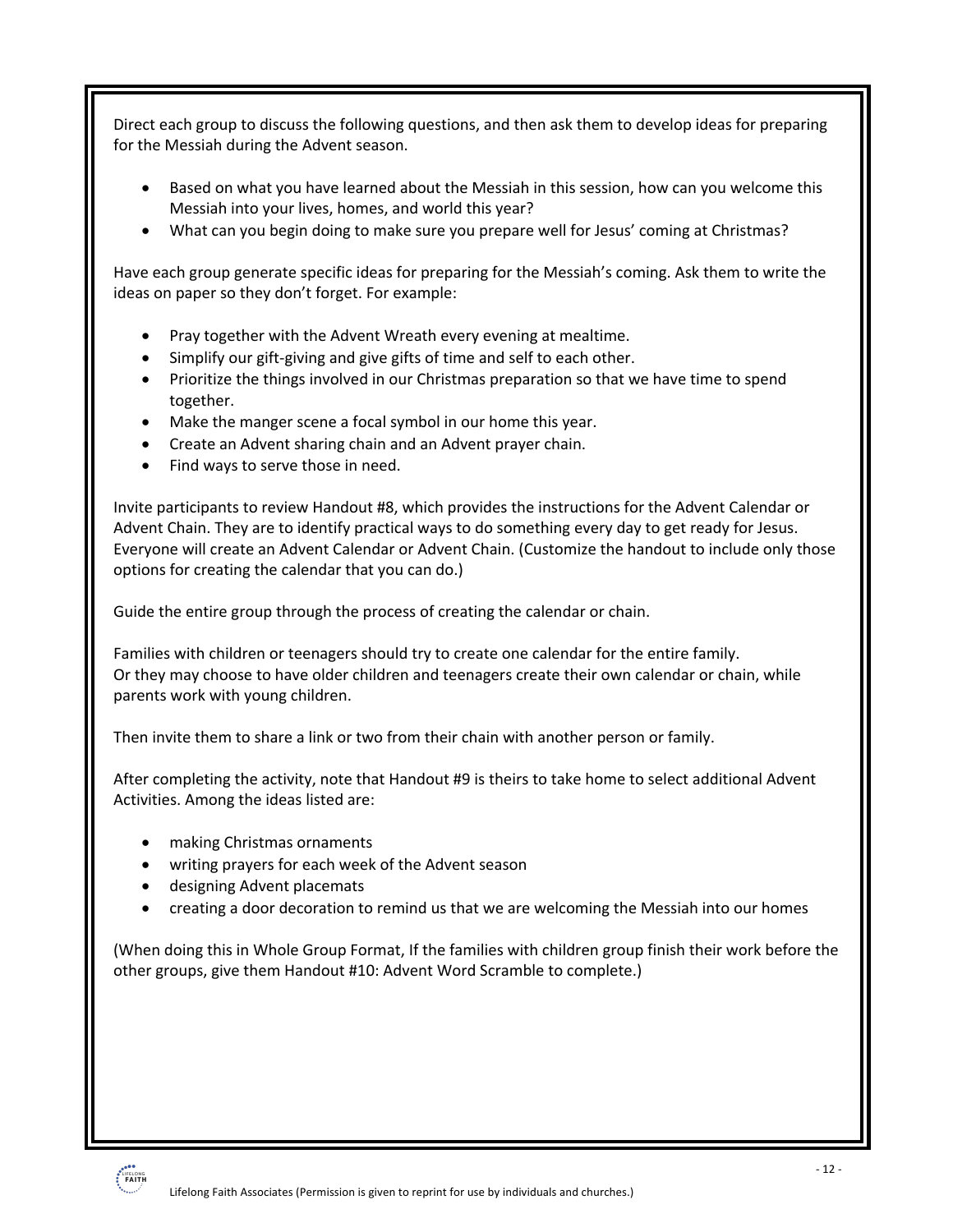# Adolescent Learning Experiences

# Adolescent Learning Experience 1. Searching for the Messiah Today

#### **Materials Needed**

- Handout #5 cut out as specified
- Handouts #3 and #7
- Newsprint and markers
- Art supplies: large pieces of paper, pictures from magazines and newspapers, glue, scissors, clay, etc.

#### **Activity 1. Exploring the Old Testament Readings**

Referring them to Handout #3, guide adolescents through the following process:

Select one Scripture passage from the packet of Old Testament readings. Read the Scripture passage and ask: "What kind of Messiah are we expecting in this Scripture passage?" Highlight key words on the Scripture passage.

Share your reflections as a group. Begin by reading a selection from your Scripture passage and then offer your response to the question of what kind of Messiah was expected in this Scripture passage.

Create a table report on newsprint that summarizes what kind of Messiah was expected in all of the Advent Old Testament readings. Ask groups to label the newsprint, "The Messiah who was expected . . ."

#### **Activity 2. Exploring the Gospel Readings**

Guide adolescents through the following process:

Read Matthew 4:23-25 and 11:2-11 on Handout #7, and ask "What is Jesus doing in these two Gospel passages?" Highlight key words in the Scripture passage.

Recall stories from the Gospels that illustrate when Jesus actually did these things. Think of stories that you hear at Sunday Mass or learned in educational programs that are examples of Jesus actually doing the things that are identified in the two Gospel passages.

Assign one of the following Gospel stories on Handout #7 to each person in the group. Be sure that each of the six categories is covered. Have each group member summarize the story he or she read and then identify what Jesus is doing in the story.

- the blind receive their sight; Matthew 9:27-31, Matthew 20:29-34, Mark 8:22-26
- the lame walk: Mark 2:1-12,
- the lepers are cleansed: Mark 1:40-45, Luke 17:11-19
- the deaf hear: Mark 7:31-37
- the dead are raised: Mark 5:22-24, 35-43, Luke 7:11-17
- the poor have good news brought to them: Luke 6:17-26

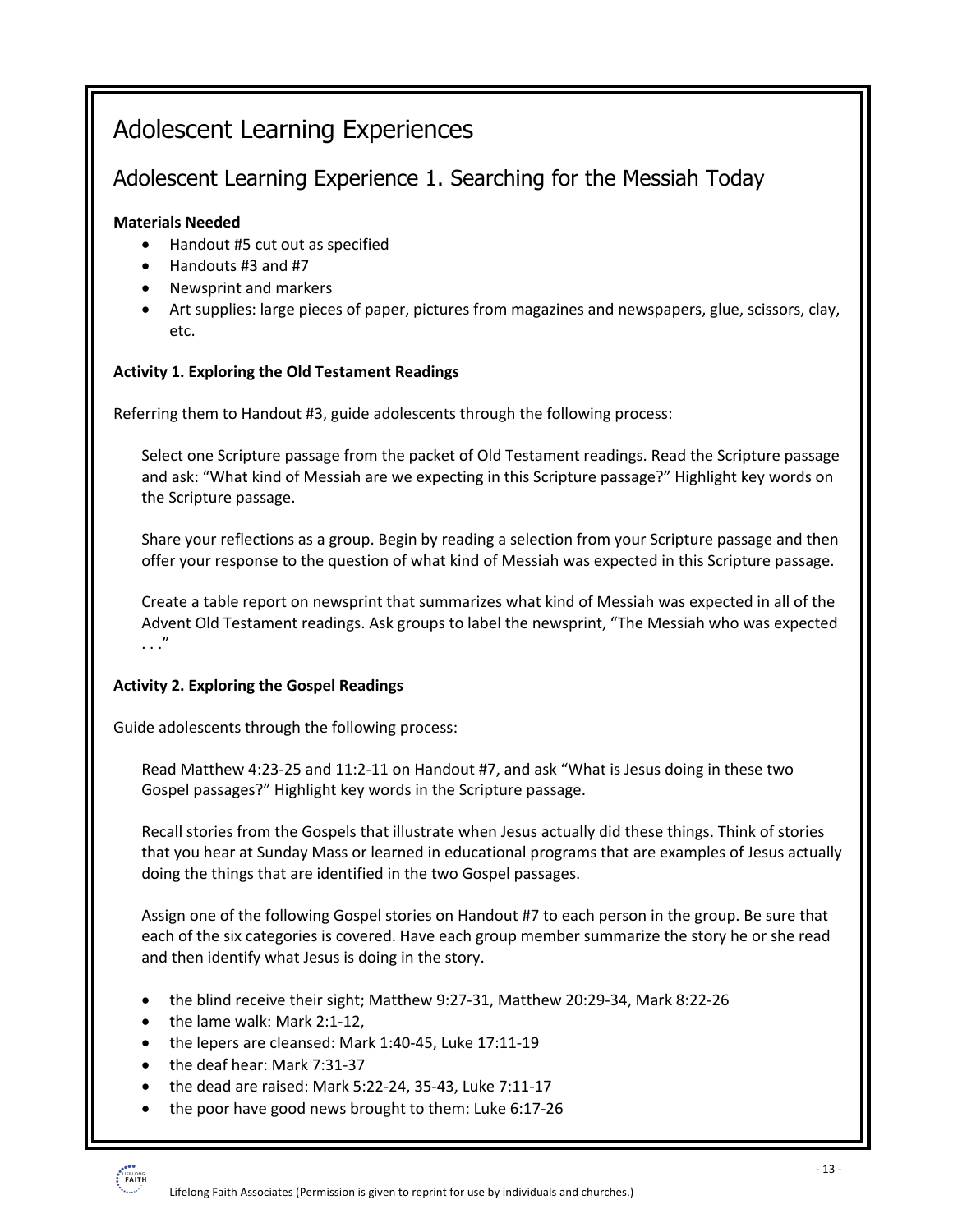Share your insights with the others in your group.

Connect the Gospel stories you have read to the Old Testament readings and the two Gospel stories from Matthew. How do Jesus' actions reflect the expectations of the Messiah from the Old Testament? Refer to your newsprint report from the first learning activity: "The Messiah who was expected . . . "

#### **Activity 3. Bringing the Messiah to the 21st Century**

Guide adolescents through the following process:

Imagine that the messengers of John the Baptist came to your group today and asked you: "Is Jesus the Messiah or should we look elsewhere?" How would your group respond? What would Jesus be doing today as the Messiah—in our community, nation, and world?

Your task is to take the work of the Messiah as you read about it in Matthew 4 and 11 and the other Gospel stories, and illustrate it with examples from today.

Here are several ways that your group can create your response:

- Create a resumé for the Messiah today using what you have learned from the Old Testament and Gospel readings. Imagine the Jesus had to present his credentials for the job of Messiah today. What would you put in his resumé?
- Create a ten-minute TV news report on the work of the Messiah. Develop a storyline, create scenes that you want to videotape, write interviews with people, and write your commentary.
- Re-write Matthew 11 for today's audience by using the same storyline and adding contemporary examples for each of Jesus' actions.
- Create a poster that illustrates the work of the Messiah with photos from magazines. Identify photos that portray situations or circumstances in which you think Jesus would be involved. Be sure to label each photo with an action from Matthew 4 or 11.
- Create artwork to illustrate the work of the Messiah today, such as a picture of Jesus visiting sick people or serving the poor at a soup kitchen. Artwork can take many forms, such as drawing pictures of Jesus' actions today, creating posters in the style of movie posters, creating symbols of Jesus' actions on paper or in clay. You could even create pictures that look like modern stain glass windows to illustrate Jesus' actions.
- Create a comic strip to illustrate the work of the Messiah today. Work together to create a storyline, develop characters, draw characters, and write the text.
- Create a visual advertisement for Jesus' work today. You can use a variety of advertising methods, such as an ad in a magazine or newspaper, a poster advertisement, a billboard, a tshirt, or other article of clothing.

Allow time for the youth to create their responses. Then invite them to share their creative projects with other tables.

Conclude the first learning experience with the following:

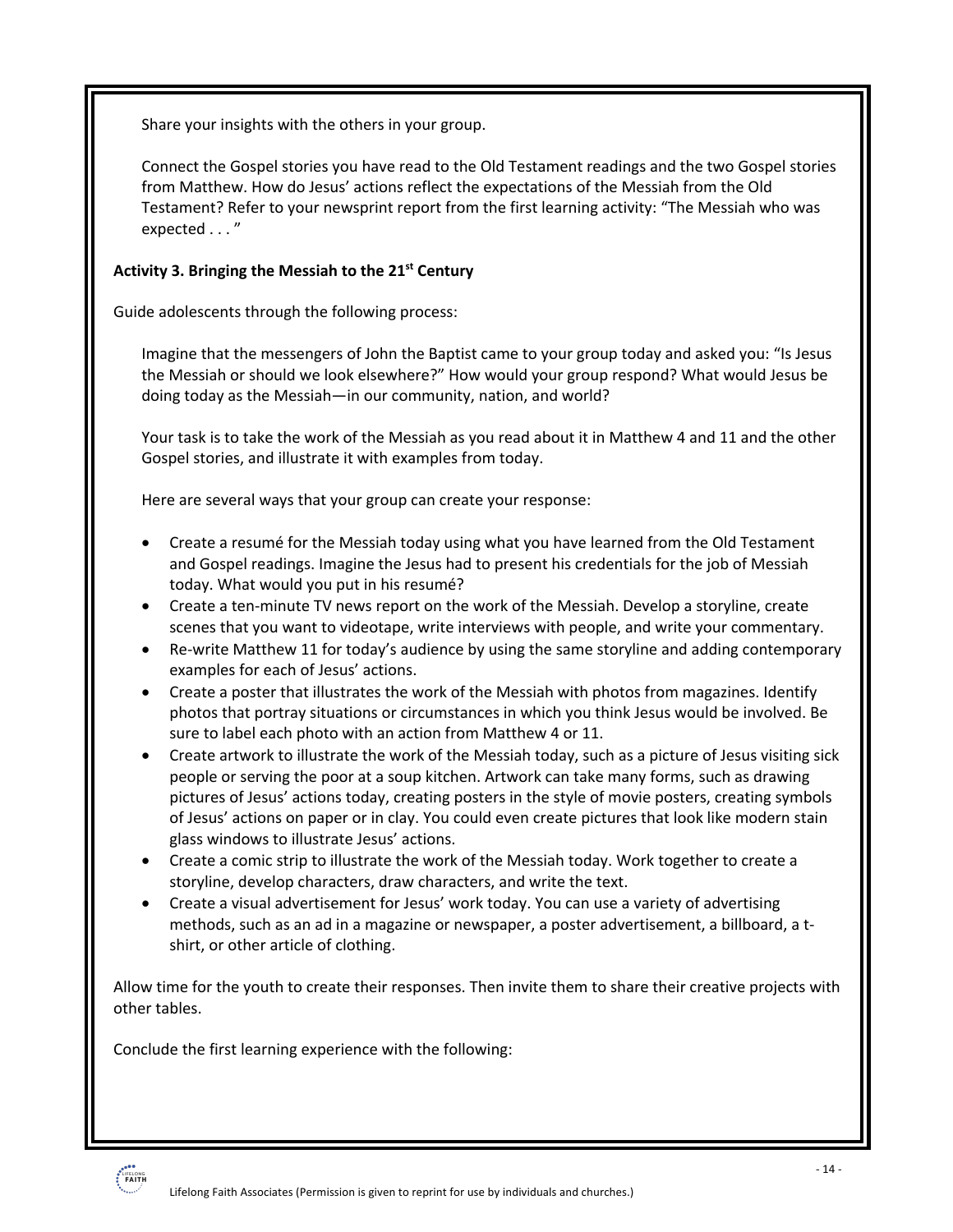Jesus, when he came, was not at all what the people expected. Jesus was the Word made flesh who dwelt among us (see John 1:14). Jesus was a divine person. The people had expected an instrument of God's power, like Moses or David, but they had not expected God to take on human flesh and dwell among us. Even a God whose love is unshakable and who always forgives was not expected to become one of us.

The understanding that Jesus is a divine person is a post-resurrection understanding. During Jesus' life on earth his disciples realized that he was a great teacher and a great healer. They knew that God's power was in Jesus, but they did not realize until after the resurrection that Jesus is God incarnate.

True, Peter called Jesus "the Messiah" (Mark 8:30; Matthew 16:16; Luke 9:20), but a *Messiah* to Peter was a person who saved God's people from political enemies and gave them extended life on earth, not a person who redeemed God's people from sin and offered them eternal life.

Only after the resurrection, when Jesus appeared to the disciples, opened the Scriptures for them, and commissioned them to carry on Jesus' work of building up the kingdom of God, were the disciples able to proclaim what we also proclaim about Jesus: Jesus is our Lord and our God (see John 20:28). In Jesus the people's hopes for a messiah, hopes born in covenant love, were fulfilled beyond anything that anyone could imagine. God took on human flesh and dwelt among us in order to reveal the unimaginable depth of God's love for each one of us.

### Adolescent Learning Experience 2. Preparing for the Coming of the Messiah

*Use Learning Experience 2 in the Families with Children section.*

# Adult Learning Experiences

### Adult Learning Experience 1. Images of the Messiah

#### **Materials Needed**

- Handouts #3, #4, #5, and #7
- Newsprint and markers

#### **Activity 1. Reflecting on Personal Images of the Messiah**

Give one packet of Scripture readings to each table group (Handout #5) and copies of Handouts #3 and #7.

The process has been designed to be self-directed by the group. However, if desired, you can guide the adults through the process.

Reflecting on Personal Images of the Messiah

Guide adults through the following process:

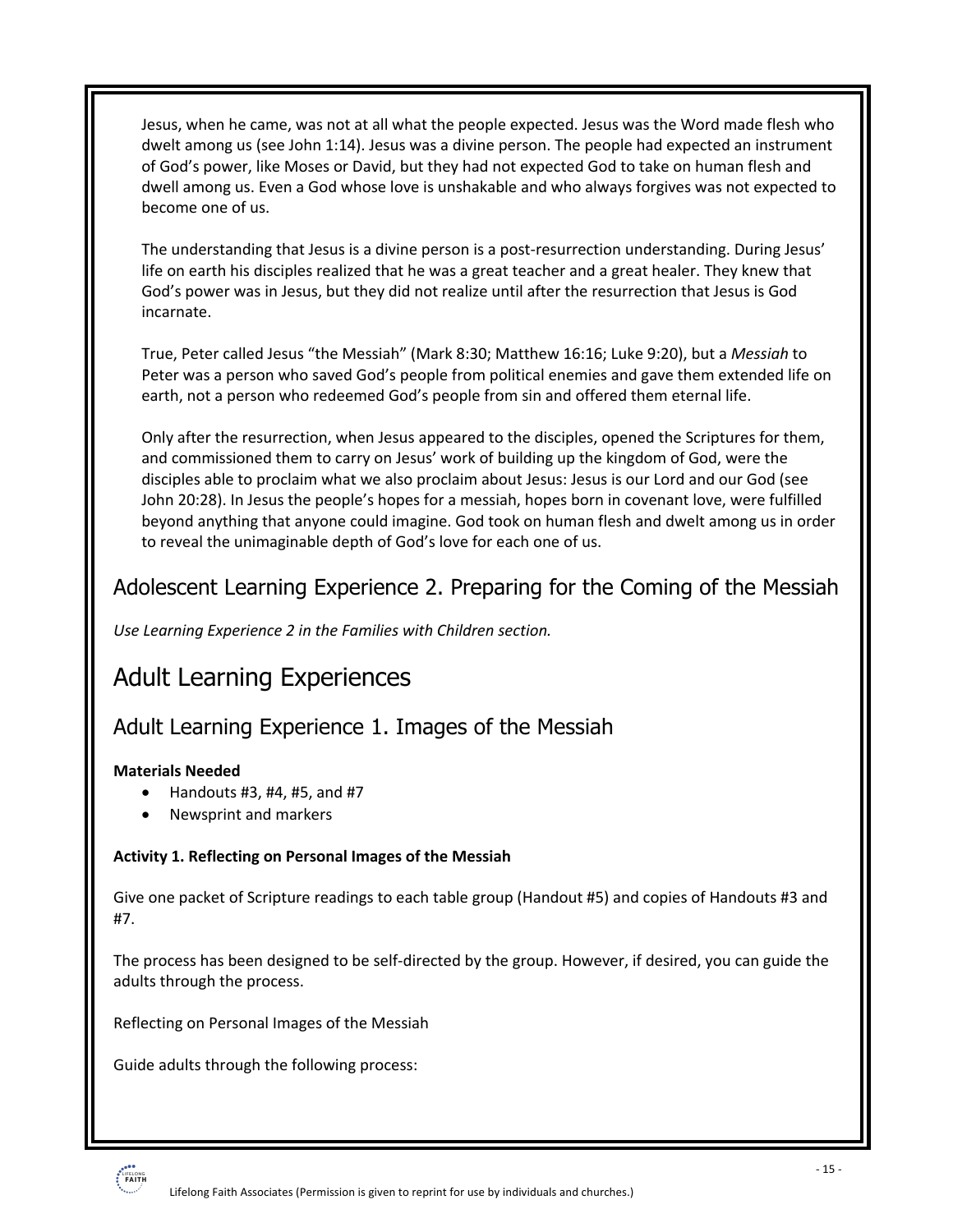Take a moment for quiet meditation on your personal images of Jesus as the Messiah. Close your eyes and relax. Bring to mind all that you have learned about Jesus Christ from the Scriptures, from family and friends, from your ethnic tradition, from your participation in church life. Ask yourself, Who is the Messiah for me? What images or understandings come to mind? Capture this in a key word or phrase, or draw a picture or symbol.

Share your image or understanding of Jesus with the group.

#### **Activity 2. Exploring Old Testament Prophecies**

Guide adults through the following process:

Select one Scripture passage from the packet of Old Testament readings. Read the Scripture passage and ask: "What kind of Messiah are we expecting in this Scripture passage?" Highlight key words on the Scripture passage.

Share your reflections as a group. Begin by reading a selection from your Scripture passage and then offer your response to the question of what kind of Messiah was expected in this Scripture passage.

Create a table report on newsprint that summarizes what kind of Messiah that was expected in all of the Advent Old Testament readings. Ask groups to label the newsprint, "The Messiah who was expected . . ."

#### **Activity 3. Exploring Jesus' Actions in the Gospels**

Guide adults through the following process:

Read Matthew 4:23-25 and 11:2-11 (Third Sunday of Advent-A) on Handout #7, and ask "What is Jesus doing in these two Gospel passages?" Highlight key words in the Scripture passage.

Share your responses to the question as a group.

Recall stories from the Gospels that illustrate when Jesus actually did these things. As a group identify specific Gospel stories of Jesus actually doing the things that are identified in Matthew 4 and 11.

Assign one of the following Gospel stories on Handout #7 to each person in the group. Be sure that each of the six categories is covered. Have each group member summarize the story he or she read and then identify what Jesus is doing in the story.

- the blind receive their sight; Matthew 9:27-31, Matthew 20:29-34, Mark 8:22-26
- the lame walk: Mark 2:1-12,
- the lepers are cleansed: Mark 1:40-45, Luke 17:11-19
- the deaf hear: Mark 7:31-37
- the dead are raised: Mark 5:22-24, 35-43, Luke 7:11-17
- the poor have good news brought to them: Luke 6:17-26

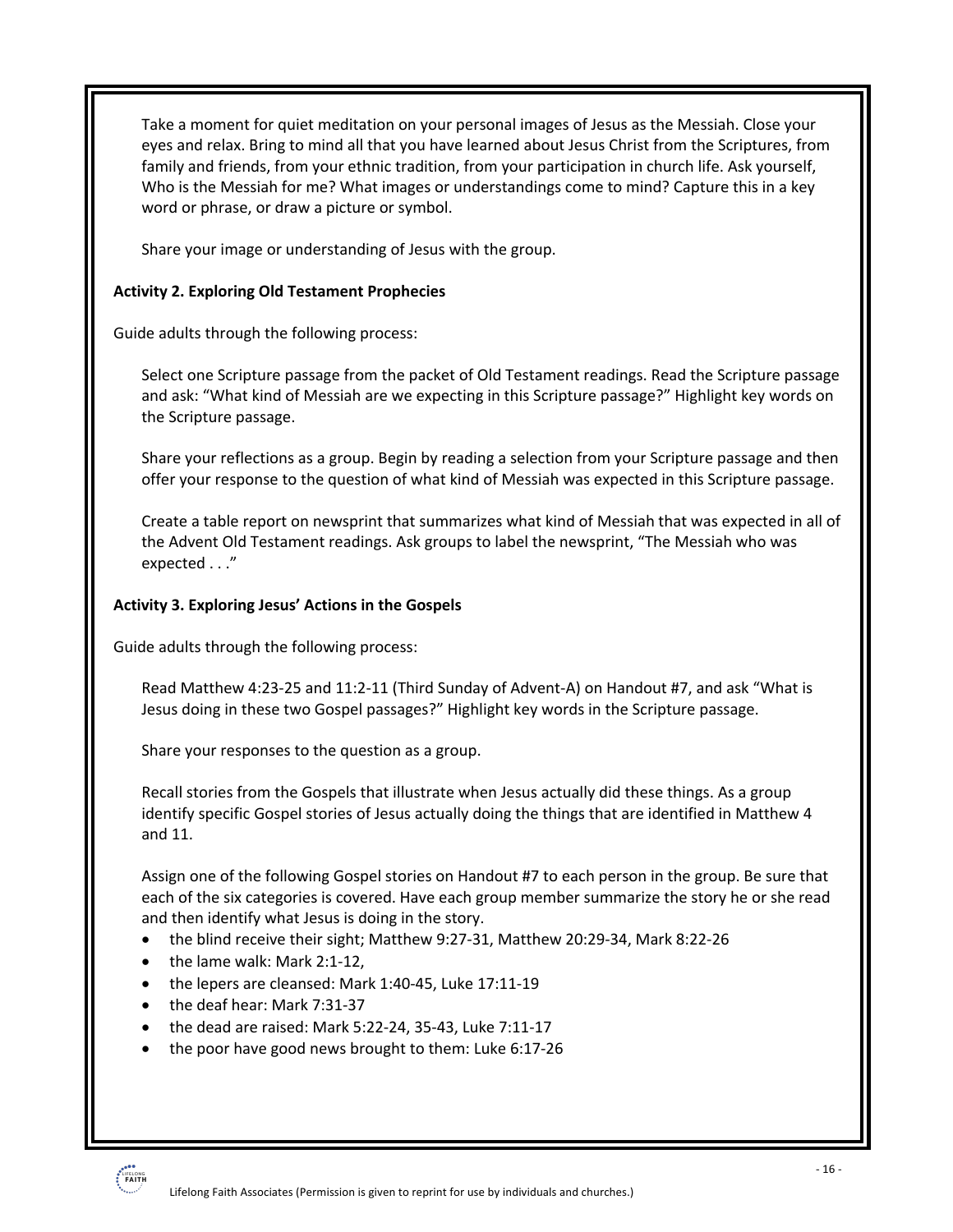Share the insights from each group member by moving around the group and asking for brief reports from each person.

#### **Activity 4. Reflecting on the Gospel Images of the Messiah**

Guide adults through the following process:

Take a moment to read these reflections on Matthew 11 as found on Handout #4.

John Donohue in *Hearing the Word of God—Reflections on the Sunday Readings Year A* offers these reflections on Matthew 11 and the other Lectionary readings for the Third Sunday of Advent:

"Resonating through the readings today are messages of hope for people almost three millennia ago, for people at the beginning of the first millennium, and for people today. Amidst the turmoil of internal injustice and invasion by the Assyrians, Isaiah proclaims: "Be strong, fear not! Here is your God, he comes with vindication . . . he comes to save you." James exhorts his community to faithful waiting (patience) for the coming of the Lord, and an imprisoned John the Baptist wonders whether his life's hope is to be fulfilled, "Are you the one who is to come or should we look for another?".

"Especially powerful and poignant is the picture of John, the second figure of expectation for Advent. John, the spirit-possessed prophet who, like Amos and Isaiah, castigated the religions leaders of his day, proclaimed the coming wrath of God, and pointed to one coming even stronger than he, sits now in Herod Antipas' prison awaiting death, because he confronted with God's word the powerful and violent people of his day. John wonders if his life was worthwhile and ask his disciples to go to Jesus and ask if he really is the awaited stronger one.

"Jesus' answer is as much a challenge to John as is his life to us today. Jesus is not the stronger one who will usher in the day of wrath and winnow the wheat and chaff, but the one whose deeds give us the most profound hopes of Isaiah: the blind see the beauty of a dawn; the deaf hear the song of the birds; the lame jump; lepers rejoin their families; the poor receive good news that God is on their side (Isaiah 26:19; 29:18-19; 35:6, 61:1). John, who lived proclaiming God's word, must now wait for death sustained by faith and hope in the that word." (p. 9)

Mary Birmingham (*Word and Worship Workbook for Year A)* offers these insights on Matthew 11, when she writes:

"What a character, this John! He was in prison. Had he been stupid enough to stand for the truth? Surely he had to know what it would cost him! Was he a fool? Where were all his friends? He sat there alone. Did he wonder if it had all been a hoax? Was he depressed? Why did he ask the question: "Are you the One?" Didn't he already know the answer? He baptized Jesus, didn't he? Was he expecting a different kind of messiah? Did Jesus throw him off guard? Rather than give easy answers, Jesus sent word back to John that demanded the same response from John that he asks from us today. Jesus told John to observe the signs and figure it out for himself. The blind see, the lame walk, the deaf hear, the dead are raised to life and the poor have the good news preached to them. Of course John would know that these were the very things the scriptures of old foretold as evidence of the reign of God. God's wonderful works! God's marvelous deeds! Truly the reign of God was in his midst—in *our* midst. There is always enough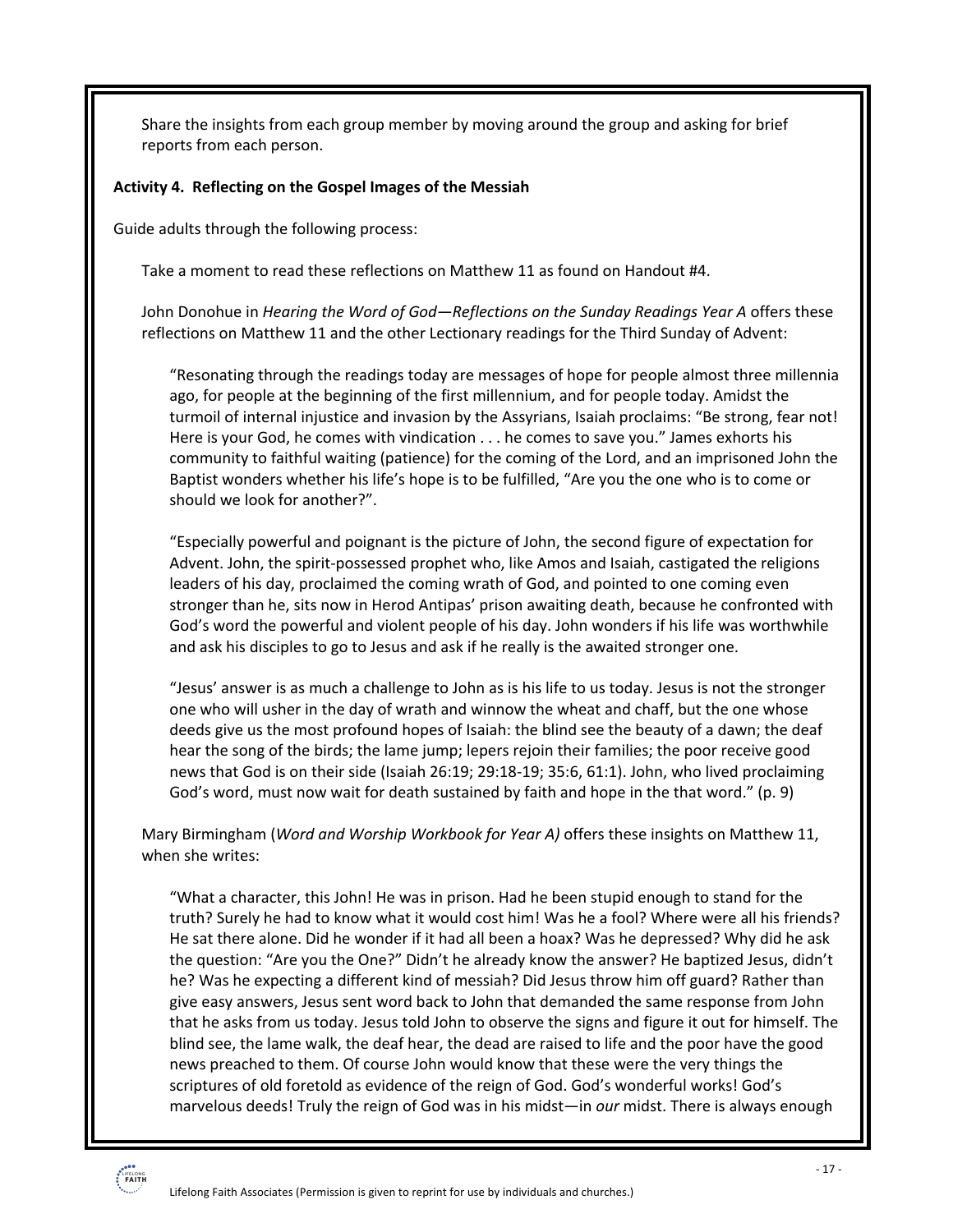evidence to proclaim the reign of God, but there is also always a fragment or a piece of ambiguity that demands that we accept the good news on faith. Who and where are the signs of God's reign in our modern world: the blind, the deaf, lame, dead, and the poor? Do we recognize the signs, or are we blind to them?" (p. 69)

How do Jesus' actions reflect the expectations of the Messiah from the Old Testament? Refer to your report from the Old Testament readings: "The Messiah that was expected . . ." Discuss this as a group.

How do the images of the Messiah in Matthew 4 and 11 compare and contrast with your own personal images of the Messiah? Where is affirming? What is challenging? What would you change or add?

What impact might your learning have on your relationship with Jesus Christ?

#### **Activity 5. Bringing the Messiah to the 21st Century**

Guide adults through the following process:

Imagine that the messengers of John the Baptist came to your group today and asked you: "Is Jesus the Messiah or should we look elsewhere?" How would your group respond? What would Jesus be doing today as the Messiah—in your community, nation, and world. Your task is to take the work of the Messiah as you read about it in Matthew 4 and 11 and the other Gospel stories, and illustrate it with examples from today.

Discuss the focusing question as a group and summarize your thoughts. Prepare a report to share with other groups.

Consider developing a creative project to capture your thinking. Here are several examples:

- Create a resumé for the Messiah today using what you have learned from the Old Testament and Gospel readings. Imagine the Jesus had to present his credentials for the job of Messiah today. What would you put in his resumé?
- Re-write Matthew 11 for today's audience by using the same storyline and adding contemporary examples for each of Jesus' actions.
- Create artwork to illustrate the work of the Messiah today. Artwork can take many forms, such as drawing pictures of Jesus actions today, creating posters in the style of movie posters, creating symbols of Jesus' actions on paper or in clay. You could even create pictures that look like modern stain glass windows to illustrate Jesus' actions.

Share your report and/or creative project with other tables.

Conclude the first learning experience with the following:

Jesus, when he came, was not at all what the people expected. Jesus was the Word made flesh who dwelt among us (see John 1:14). Jesus was a divine person. The people had expected an instrument of God's power, like Moses or David, but they had not expected God to take on human flesh and dwell among us. Even a God whose love is unshakable and who always forgives was not expected to become one of us.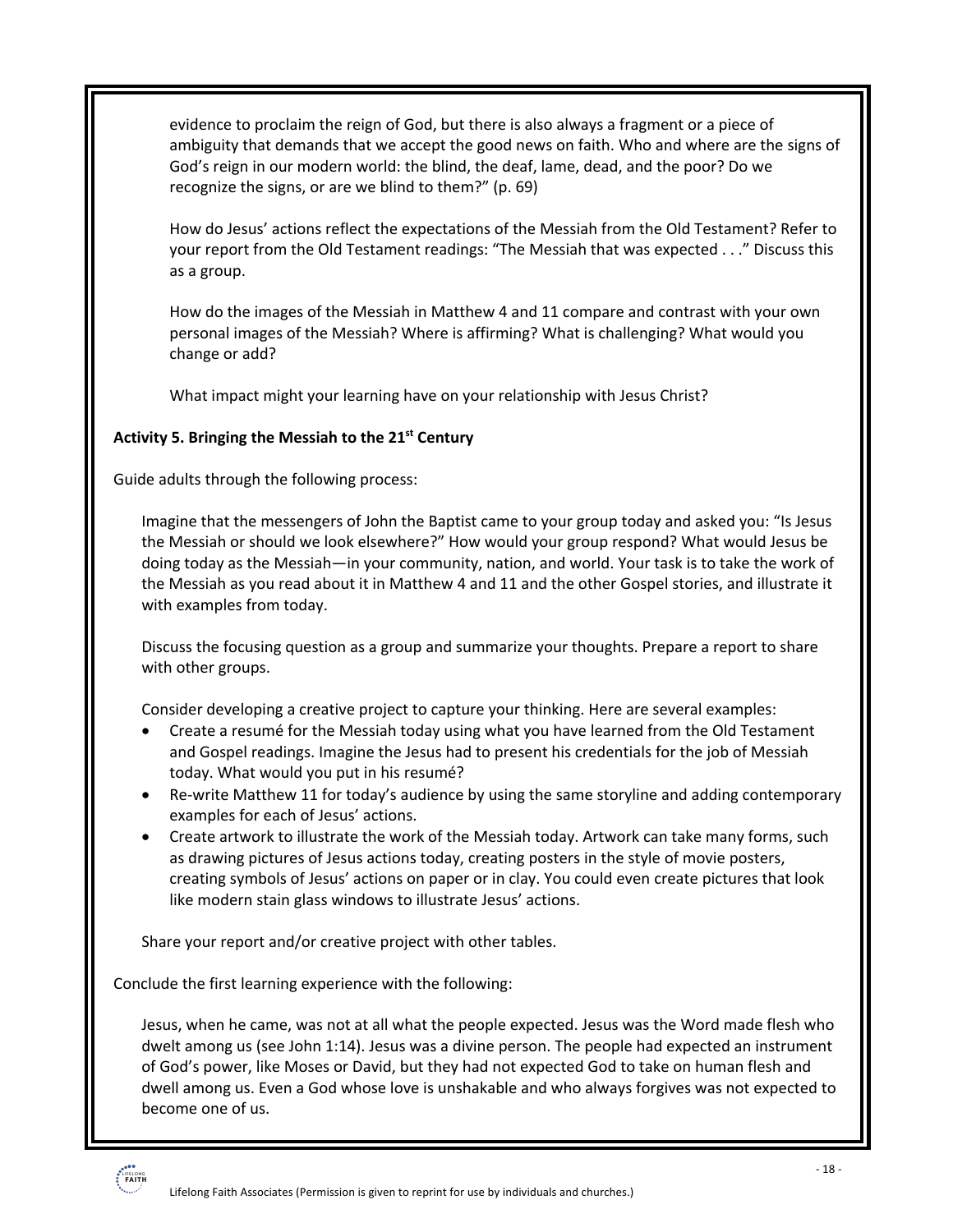The understanding that Jesus is a divine person is a post-resurrection understanding. During Jesus' life on earth his disciples realized that he was a great teacher and a great healer. They knew that God's power was in Jesus, but they did not realize until after the resurrection that Jesus is God incarnate.

True, Peter called Jesus "the Messiah" (Mark 8:30; Matthew 16:16; Luke 9:20), but a *Messiah* to Peter was a person who saved God's people from political enemies and gave them extended life on earth, not a person who redeemed God's people from sin and offered them eternal life.

Only after the resurrection, when Jesus appeared to the disciples, opened the Scriptures for them, and commissioned them to carry on Jesus' work of building up the kingdom of God, were the disciples able to proclaim what we also proclaim about Jesus: Jesus is our Lord and our God (see John 20:28). In Jesus the people's hopes for a messiah, hopes born in covenant love, were fulfilled beyond anything that anyone could imagine. God took on human flesh and dwelt among us in order to reveal the unimaginable depth of God's love for each one of us.

# Adult Learning Experience 2. Preparing for the Coming of the Messiah

*Use Learning Experience 2 in the Families with Children section.*

# Part 4. Sharing Learning Reflections (20-25 minutes)

The whole group sharing experience provides an opportunity for each age group to share something they have learned with the entire group.

Invite people in intergenerational groups to share ideas from their Advent Calendar that they will do during the Advent season. Move from one family or individual to the next sharing ideas from the Advent Calendar they created.

To guide the individuals and families in sharing what they learned through the program, present the following information using the words below or your own words:

Think of everything we have done in this session to understand the meaning of the Messiah in the Advent Lectionary and develop practical ways to welcome Jesus, the Messiah, into our lives, homes, and world.

- What is the most important "lesson" you have learned?
- Which actions of Jesus, the Messiah will you take home with you?
- Why do you think Advent and the ways we prepare for the Messiah are so important for us as Catholics? What difference will it make in your life this Advent and throughout the year?

Invite participants to take several minutes for small group sharing. Ask for responses.

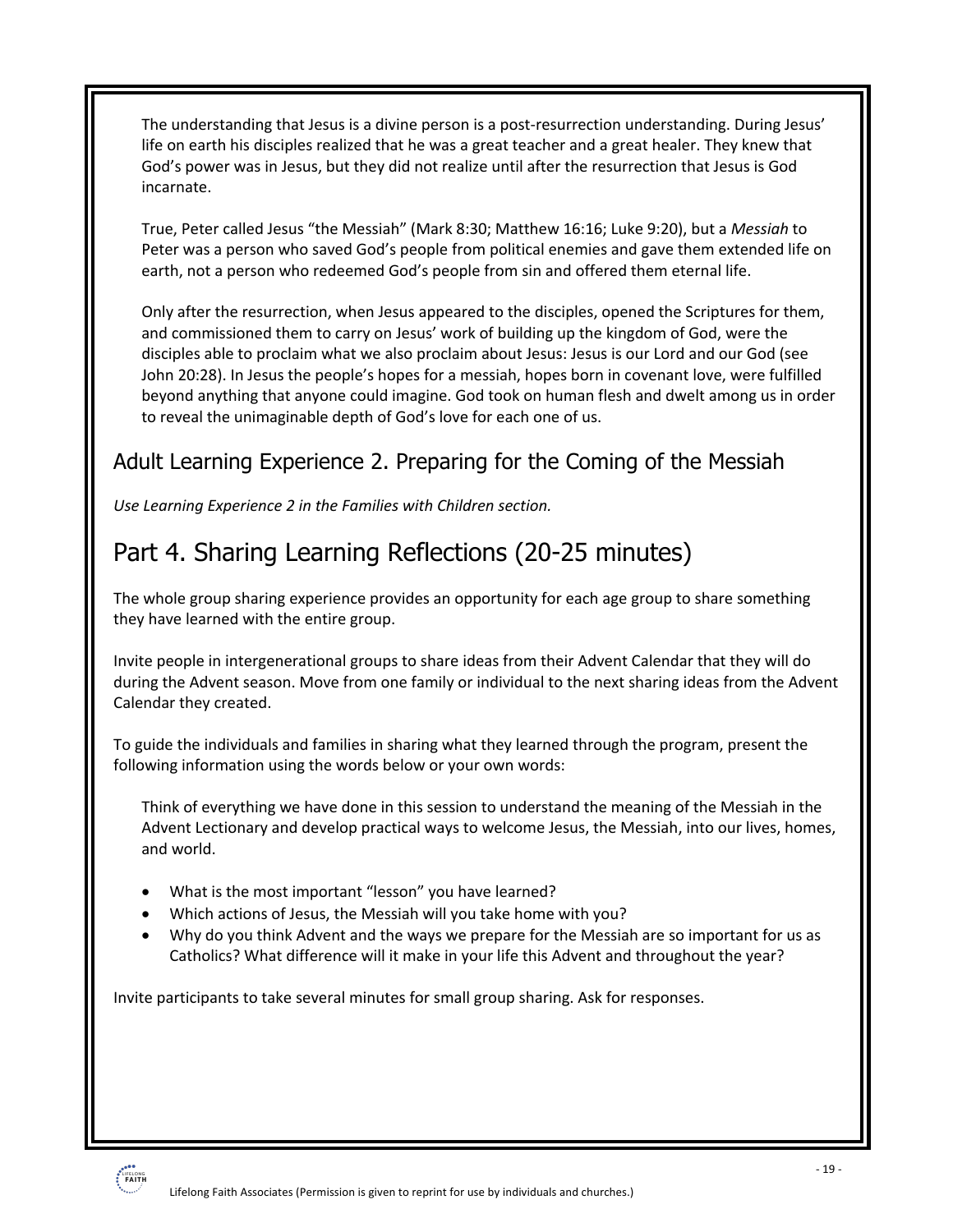# Part 5. Closing Prayer Service (10 minutes)

#### **Gather**

Gracious God, we give you thanks for sending Jesus as our Messiah. He is the One who opens our eyes to your unconditional love, gives us feet to walk along the path of love and justice, forgives our sins so that we may be made whole, opens our ears to hear your Good News in our daily lives, and give us hope to live as people of the light. We ask this in the name of our Messiah and Savior. Amen.

#### **Listen**

#### **Looking for the Messiah—A Story from the Monastery in the Mountains**

High in the mountains was a monastery that had once been known throughout the world. Its monks were pious, its students were enthusiastic. The chants from the monastery's chapel deeply touched the hearts of people who came there to pray and meditate.

But something changed. Fewer and fewer young men came to study there; fewer and fewer people came for spiritual nourishment. The monks who remained became disheartened and sad.

Deeply worried, the abbot of the monastery went off in search of an answer. Why had his monastery fallen on such hard times?

The abbot came to a guru, and he asked the master, "Is it because of some sin of ours that the monastery is no longer full of vitality?"

"Yes," replied the master, "it is the sin of ignorance."

"The sin of ignorance?" questioned the abbot. "Of what are we ignorant?"

The guru looked at the abbot for a long, long time, and then he said, "One of you is the messiah in disguise. But you are all ignorant of this." Then, the guru closed his eyes, and he was silent.

"The messiah?" thought the abbot. "The messiah is one of us? Who could it be? Could it be Brother Cook? Could it be Brother Treasurer? Could it be Brother Bell-Ringer? Could it be Brother Vegetable Grower?

"Which one? Which one? Every one of us has faults, failings, human defects. Isn't the messiah supposed to be perfect? But perhaps these faults and failings are part of his disguise. Which one? Which one?"

When the abbot returned to the monastery, he gathered all the monks together and told them what the guru had said.

"One of us? The messiah? Impossible!"

But the master had spoken, and the master was never wrong.